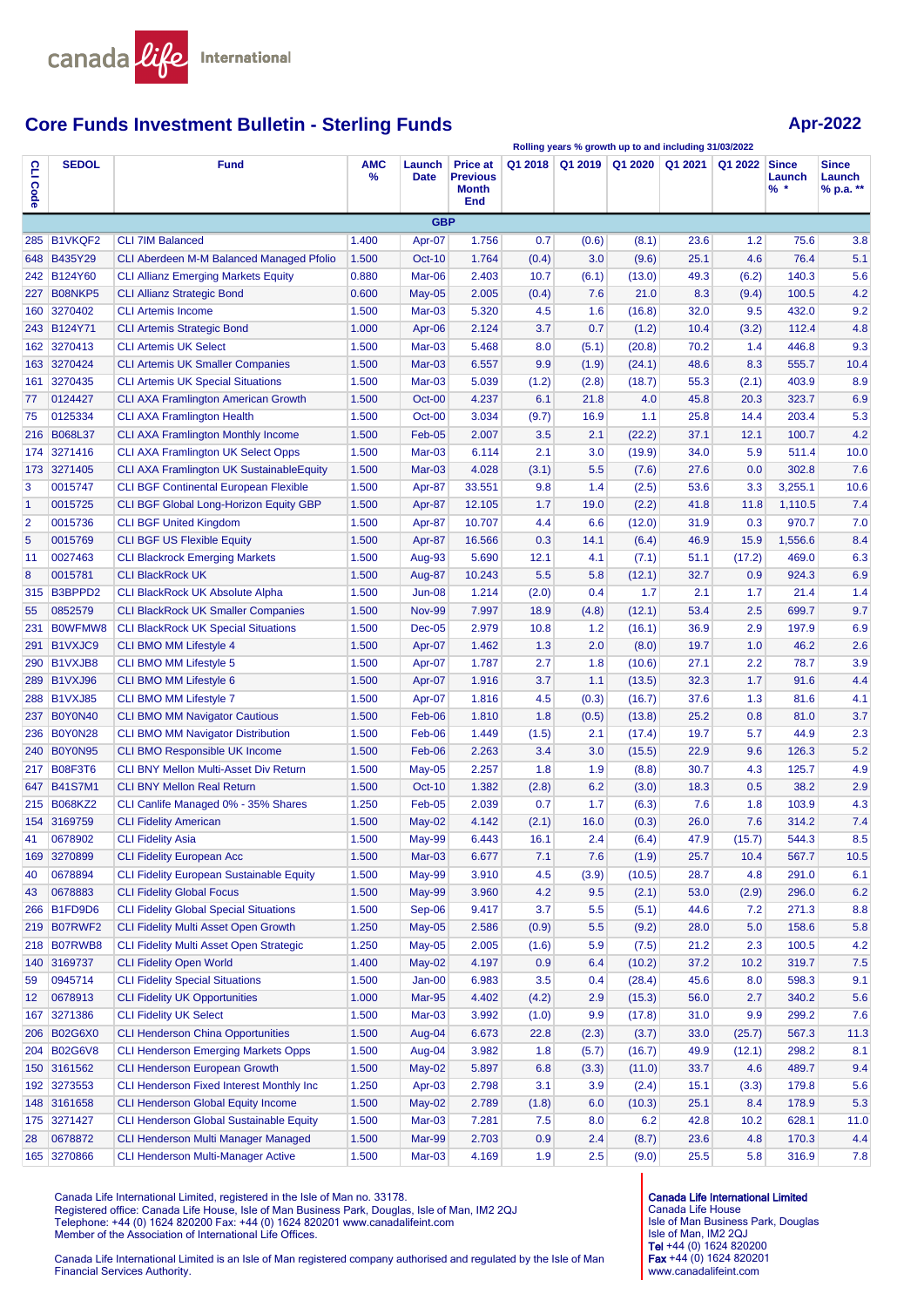

# **Core Funds Investment Bulletin - Sterling Funds Apr-2022 Apr-2022**

**Rolling years % growth up to and including 31/03/2022**

| S<br>Code | <b>SEDOL</b>   | <b>Fund</b>                                        | <b>AMC</b><br>% | Launch<br><b>Date</b> | <b>Price at</b><br><b>Previous</b><br><b>Month</b><br>End | Q1 2018 | Q1 2019 | Q1 2020 | Q1 2021 | Q1 2022 | <b>Since</b><br>Launch<br>$%$ * | <b>Since</b><br>Launch<br>% p.a. ** |
|-----------|----------------|----------------------------------------------------|-----------------|-----------------------|-----------------------------------------------------------|---------|---------|---------|---------|---------|---------------------------------|-------------------------------------|
|           |                |                                                    |                 | <b>GBP</b>            |                                                           |         |         |         |         |         |                                 |                                     |
|           | 643 B5737M7    | <b>CLI Henderson Multi-Mgr Distribution</b>        | 1.500           | <b>Aug-10</b>         | 1.658                                                     | 0.0     | 1.4     | (7.8)   | 18.7    | 2.2     | 65.8                            | 4.4                                 |
|           | 642 B511D30    | CLI Henderson Multi-Mgr Income & Growth            | 1.500           | <b>Aug-10</b>         | 1.623                                                     | 0.6     | 2.0     | (7.9)   | 18.9    | 2.1     | 62.3                            | 4.2                                 |
|           | 149 3161540    | <b>CLI Henderson UK Alpha</b>                      | 1.500           | $May-02$              | 2.854                                                     | 11.3    | (0.5)   | (21.9)  | 37.5    | (2.5)   | 185.4                           | 5.4                                 |
| 177       | 3272000        | <b>CLI Henderson UK Equity Income &amp; Growth</b> | 1.500           | Apr-03                | 3.657                                                     | (1.2)   | (6.1)   | (27.5)  | 37.3    | 10.1    | 265.7                           | 7.1                                 |
|           | 205 B02G6W9    | <b>CLI Henderson US Growth</b>                     | 1.500           | Aug-04                | 5.112                                                     | (1.7)   | 22.1    | 6.3     | 34.3    | 14.1    | 411.2                           | 9.7                                 |
|           | 373 3161498    | <b>CLI HL MultiManager Balanced Managed</b>        | 0.750           | $May-02$              | 2.860                                                     | 0.5     | 1.6     | (13.3)  | 28.8    | 1.6     | 186.0                           | 5.4                                 |
|           | 372 3161487    | <b>CLI HL MultiManager Special Situations</b>      | 0.750           | $May-02$              | 4.295                                                     | 3.5     | 1.8     | (14.5)  | 38.4    | 1.9     | 329.5                           | 7.6                                 |
|           | 153 3161528    | <b>CLI Invesco European Equity</b>                 | 1.680***        | $May-02$              | 3.801                                                     | 3.0     | (4.7)   | (23.4)  | 46.8    | 3.9     | 280.1                           | 6.9                                 |
| 61        | 0945792        | <b>CLI Invesco Global Equity</b>                   | $1.670***$      | $Jan-00$              | 3.056                                                     | 4.2     | (3.2)   | (15.0)  | 40.8    | 16.1    | 205.6                           | 5.2                                 |
| 183       | 3272022        | <b>CLI Invesco Global Smaller Companies</b>        | $1.700***$      | $Mar-03$              | 9.086                                                     | 5.2     | (2.4)   | (19.1)  | 73.4    | (1.6)   | 808.6                           | 12.3                                |
| 184       | 3272033        | <b>CLI Invesco Managed Income</b>                  | $1.830***$      | Mar-03                | 4.008                                                     | (1.5)   | (0.4)   | (18.7)  | 30.1    | 5.9     | 300.8                           | 7.6                                 |
| 50        | 0029629        | CLI Invesco UK Equity High Income                  | $1.670***$      | Jan-00                | 4.714                                                     | (6.6)   | (0.7)   | (34.1)  | 23.9    | 9.0     | 371.4                           | 7.2                                 |
|           | 244 B124Y82    | <b>CLI Invesco UK Equity Income</b>                | $1.660***$      | Apr-06                | 1.924                                                     | (7.1)   | 0.6     | (34.5)  | 25.5    | 9.0     | 92.4                            | 4.2                                 |
|           | 122 3031773    | <b>CLI iShares Japan Equity Index</b>              | 0.070           | Apr-01                | 1.566                                                     | 3.2     | (2.5)   | (5.2)   | 26.5    | (5.4)   | 56.6                            | 2.2                                 |
|           | 188 3273995    | <b>CLI JPM Global High Yield Bond</b>              | 1.100           | $Mar-03$              | 2.393                                                     | 1.6     | 3.6     | (8.5)   | 21.7    | (0.4)   | 139.3                           | 4.7                                 |
| 186       | 3272602        | <b>CLI JPM Natural Resources</b>                   | 1.500           | Mar-03                | 6.748                                                     | (0.9)   | 8.9     | (30.4)  | 55.5    | 43.6    | 574.8                           | 10.6                                |
|           | 132 3116012    | <b>CLI JPM UK Dynamic</b>                          | 1.500           | Dec-01                | 4.639                                                     | 4.8     | (0.4)   | (26.2)  | 36.4    | 10.9    | 363.9                           | 7.8                                 |
| 131       | 3116045        | <b>CLI JPM UK Equity Growth</b>                    | 1.500           | Dec-01                | 2.755                                                     | 4.6     | 3.3     | (16.8)  | 35.4    | 1.3     | 175.5                           | 5.1                                 |
|           | 249 B143551    | <b>CLI Jupiter European</b>                        | 1.500           | $May-06$              | 4.851                                                     | 15.8    | 7.0     | 1.8     | 19.4    | 8.8     | 385.1                           | 10.4                                |
|           | 644 B4Z7WL8    | <b>CLI Jupiter Merlin Balanced Portfolio</b>       | 1.500           | Aug-10                | 2.320                                                     | 1.6     | 6.8     | (6.5)   | 20.5    | 9.0     | 132.0                           | 7.5                                 |
|           | 250 B143562    | <b>CLI Jupiter Merlin Growth Portfolio</b>         | 1.500           | $May-06$              | 2.765                                                     | 0.6     | 7.6     | (6.9)   | 25.4    | 10.4    | 176.5                           | 6.6                                 |
|           | 254 B1435B7    | <b>CLI Jupiter Merlin Income Portfolio</b>         | 1.500           | May-06                | 2.107                                                     | 0.0     | 4.8     | (4.9)   | 16.0    | 5.6     | 110.7                           | 4.8                                 |
|           | 645 B53G3R7    | <b>CLI Jupiter Merlin Worldwide Portfolio</b>      | 1.500           | Aug-10                | 2.456                                                     | 1.1     | 8.8     | (7.7)   | 28.5    | 7.1     | 145.6                           | 8.0                                 |
|           | 252 B143584    | CLI Jupiter Multi-Asset Income & Growth            | 1.500           | May-06                | 1.617                                                     | (5.9)   | (0.8)   | (18.4)  | 17.6    | 4.6     | 61.7                            | 3.1                                 |
|           | 145 3161454    | <b>CLI LF Canlife Asia Pacific</b>                 | 1.500           | May-02                | 5.830                                                     | 9.8     | (1.8)   | (7.2)   | 48.7    | (7.3)   | 483.0                           | 9.3                                 |
| 120       | 3031751        | <b>CLI LF Canlife Balanced</b>                     | 1.275           | Apr-01                | 2.583                                                     | (0.7)   | 3.5     | (9.4)   | 24.5    | 6.4     | 158.3                           | 4.6                                 |
|           | 144 3161443    | <b>CLI LF Canlife Corporate Bond</b>               | 0.750           | May-02                | 2.385                                                     | 1.5     | 3.0     | (0.1)   | 9.7     | (6.3)   | 138.5                           | 4.5                                 |
|           | 123 3031762    | <b>CLI LF Canlife European</b>                     | 1.500           | Apr-01                | 2.298                                                     | 2.4     | (0.9)   | (10.1)  | 29.9    | 5.6     | 129.8                           | 4.0                                 |
|           | 146 3161465    | <b>CLI LF Canlife Global Equity</b>                | 1.500           | $May-02$              | 4.435                                                     | (4.1)   | 8.2     | (4.3)   | 39.1    | 16.1    | 343.5                           | 7.8                                 |
| 667       | <b>B8HL487</b> | <b>CLI LF Canlife Global Equity Income</b>         | 1.000           | Feb-13                | 2.153                                                     | (1.9)   | 10.5    | (10.1)  | 24.1    | 14.7    | 115.3                           | 8.8                                 |
|           | 670 BDZD5L0    | CLI LF Canlife Global High Yield Bond              | 1.500           | $Oct-13$              | 1.214                                                     | 1.3     | 1.4     | (12.8)  | 23.6    | (1.3)   | 21.4                            | 2.3                                 |
|           | 664 B8SFSY2    | <b>CLI LF Canlife Global Infrastructure</b>        | 1.500           | Feb-13                | 1.677                                                     | (4.6)   | 11.9    | (15.4)  | 15.0    | 17.3    | 67.7                            | 5.8                                 |
|           | 668 B906345    | <b>CLI LF Canlife Global Macro Bond</b>            | 1.000           | $Feb-13$              | 1.279                                                     | (2.1)   | 3.9     | 5.0     | 3.3     | (4.3)   | 27.9                            | 2.7                                 |
| 121       | 3031784        | <b>CLI LF Canlife North American</b>               | 1.500           | Apr-01                | 4.566                                                     | (8.7)   | 14.7    | (1.9)   | 41.6    | 20.3    | 356.6                           | 7.5                                 |
|           | 658 B7MZ9C6    | <b>CLI LF Canlife Portfolio III</b>                | 1.425           | <b>Dec-13</b>         | 1.317                                                     | (0.1)   | 1.7     | (2.4)   | 8.7     | 1.4     | 31.7                            | 3.4                                 |
| 659       | B8BLHK6        | <b>CLI LF Canlife Portfolio IV</b>                 | 1.425           | <b>Dec-13</b>         | 1.454                                                     | 0.3     | 2.5     | (4.9)   | 15.6    | 3.8     | 45.4                            | 4.6                                 |
| 660       | <b>B8G20Y9</b> | CLI LF Canlife Portfolio V                         | 1.425           | <b>Dec-13</b>         | 1.593                                                     | 1.1     | 2.5     | (6.9)   | 22.8    | 6.3     | 59.3                            | 5.8                                 |
| 661       | B8G3NK9        | <b>CLI LF Canlife Portfolio VI</b>                 | 1.425           | <b>Sep-13</b>         | 1.606                                                     | 2.0     | 2.1     | (9.1)   | 28.0    | 5.8     | 60.6                            | 5.7                                 |
| 662       | <b>B892GS2</b> | <b>CLI LF Canlife Portfolio VII</b>                | 1.425           | <b>Dec-13</b>         | 1.647                                                     | 3.2     | 1.0     | (11.6)  | 32.8    | 6.7     | 64.7                            | 6.2                                 |
| 19        | 0245339        | <b>CLI LF Canlife UK Equity</b>                    | 1.500           | Jan-98                | 2.052                                                     | 2.0     | 1.1     | (23.5)  | 31.9    | 13.5    | 105.2                           | 3.0                                 |
| 18        | 0245351        | CLI LF Canlife UK Equity & Bond                    | 1.500           | Jan-98                | 4.019                                                     | 0.1     | 2.7     | (11.8)  | 18.4    | 12.9    | 301.9                           | 5.9                                 |
|           | 666 B98YVN6    | CLI LF Canlife UK Equity Income                    | 1.500           | Feb-13                | 1.589                                                     | (1.9)   | 2.9     | (21.7)  | 27.4    | 13.4    | 58.9                            | 5.2                                 |
| 20        | 0245340        | <b>CLI LF Canlife UK Government Bond</b>           | 1.000           | <b>Jan-98</b>         | 2.272                                                     | (1.1)   | 2.4     | 9.2     | (7.0)   | (6.9)   | 127.2                           | 3.5                                 |
|           | 190 3274006    | <b>CLI Liontrust Global Dividend</b>               | 0.750           | Mar-03                | 4.028                                                     | 1.2     | 3.7     | (22.6)  | 51.2    | 8.1     | 302.8                           | 7.6                                 |
|           | 260 B153YM0    | <b>CLI M&amp;G Corporate Bond</b>                  | 0.850           | $Jun-06$              | 2.040                                                     | 1.9     | 2.3     | (1.0)   | 10.4    | (4.9)   | 104.0                           | 4.6                                 |
|           | 258 B153YF3    | <b>CLI M&amp;G Global Themes</b>                   | 1.300           | <b>Jun-06</b>         | 3.397                                                     | (0.2)   | 7.2     | (3.1)   | 42.2    | 13.9    | 239.7                           | 8.0                                 |
|           | 256 B153Y86    | <b>CLI M&amp;G Managed Growth</b>                  | 1.050           | <b>Jun-06</b>         | 2.787                                                     | 4.3     | 1.2     | (14.0)  | 37.6    | 9.9     | 178.7                           | 6.7                                 |
|           | 257 B153YB9    | <b>CLI M&amp;G Recovery</b>                        | 1.100           | <b>Jun-06</b>         | 1.686                                                     | (2.9)   | 1.4     | (37.7)  | 51.7    | (0.3)   | 68.6                            | 3.4                                 |
|           | 199 3384842    | <b>CLI Marlborough Balanced</b>                    | 1.500           | <b>Nov-03</b>         | 2.799                                                     | 1.8     | 3.2     | (9.4)   | 26.4    | 3.5     | 179.9                           | 5.8                                 |
|           | 198 3384853    | <b>CLI Marlborough Cautious</b>                    | 1.500           | <b>Nov-03</b>         | 2.138                                                     | 1.0     | 0.6     | (11.5)  | 17.2    | 0.8     | 113.8                           | 4.2                                 |
|           | 178 3284867    | CLI Ninety One Global Income Opps                  | 1.500           | Mar-03                | 2.419                                                     | (2.8)   | (1.8)   | (16.6)  | 21.7    | (2.6)   | 141.9                           | 4.8                                 |
|           | 179 3272561    | <b>CLI Ninety One Global Strategic Equity</b>      | 1.500           | Mar-03                | 7.662                                                     | 6.5     | 5.5     | (12.4)  | 48.0    | 7.5     | 666.2                           | $11.3$                              |
|           | 630 B2DHG66    | <b>CLI Ninety One Multi Asset Protector</b>        | 1.600           | $Jan-09$              | 1.695                                                     | 2.0     | 2.6     | (6.9)   | 5.5     | (1.3)   | 69.5                            | 4.1                                 |

Canada Life International Limited, registered in the Isle of Man no. 33178. Registered office: Canada Life House, Isle of Man Business Park, Douglas, Isle of Man, IM2 2QJ<br>Telephone: +44 (0) 1624 820200 Fax: +44 (0) 1624 820201 www.canadalifeint.com<br>Member of the Association of International Life O

Canada Life International Limited is an Isle of Man registered company authorised and regulated by the Isle of Man Financial Services Authority.

Canada Life International Limited Canada Life House Isle of Man Business Park, Douglas Isle of Man, IM2 2QJ<br>**Tel** +44 (0) 1624 820200 Fax +44 (0) 1624 820201 www.canadalifeint.com